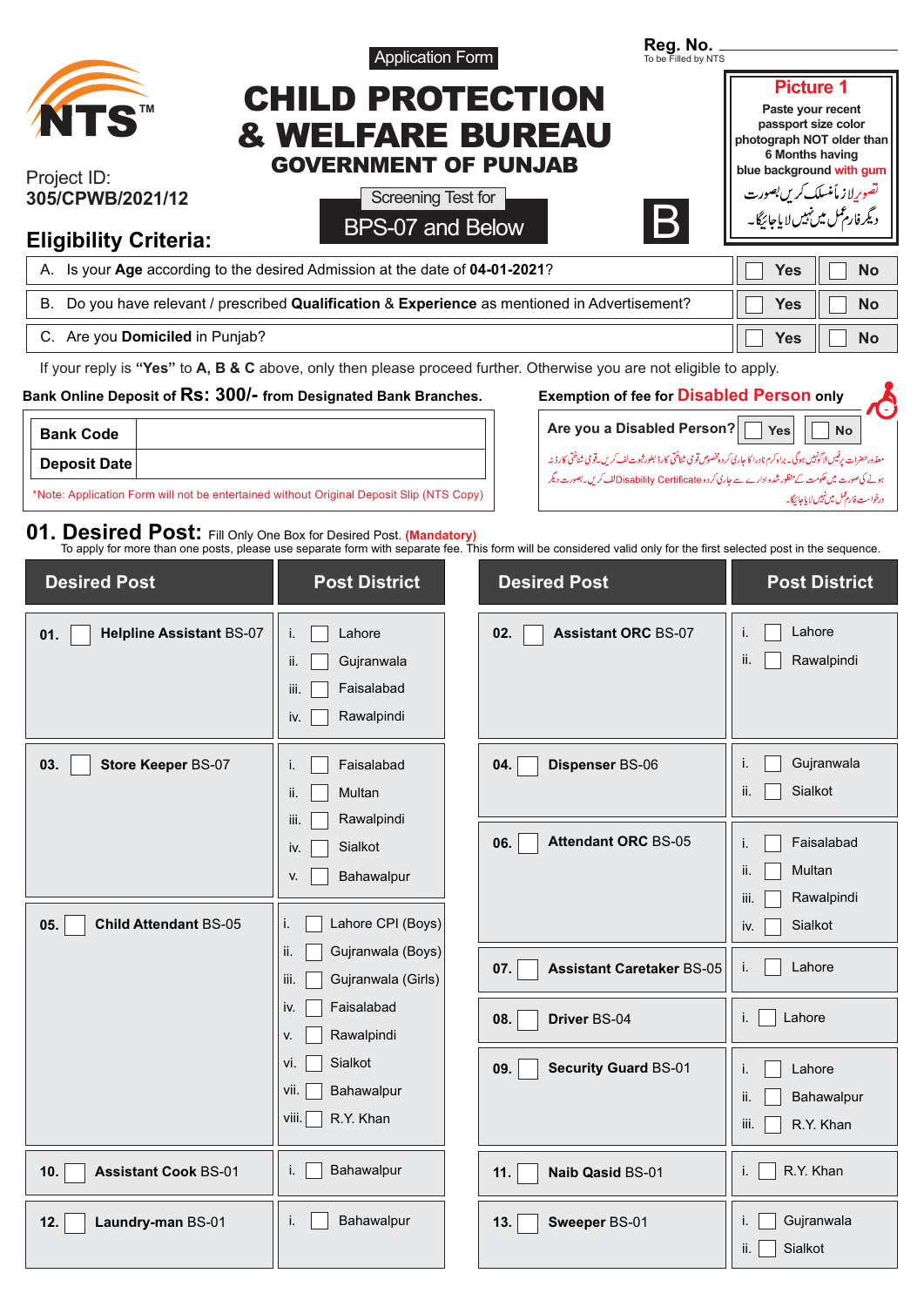| <b>Personal Information:</b>                                                                                                               | درخواست فارم کو بڑے حروف کے ساتھ پُر کرتے ہوئے الفاظ کے درمیان فاصلہ چھوڑیں۔ Use CAPITAL letters and leave spaces between words                                                                                                |                                                                                          |                                                                                                     |                   |
|--------------------------------------------------------------------------------------------------------------------------------------------|--------------------------------------------------------------------------------------------------------------------------------------------------------------------------------------------------------------------------------|------------------------------------------------------------------------------------------|-----------------------------------------------------------------------------------------------------|-------------------|
| 02. Name in Full:                                                                                                                          |                                                                                                                                                                                                                                |                                                                                          |                                                                                                     |                   |
| 03. Father's Name:                                                                                                                         |                                                                                                                                                                                                                                |                                                                                          |                                                                                                     |                   |
| 04. Candidate CNIC #:<br>Write your own CNIC No.                                                                                           |                                                                                                                                                                                                                                |                                                                                          | أميد وارا پناذاتي قومي شاختي كارڈلاز مأدرج كرے<br>بصورت دیگر درخواست فارم عمل میں نہیں لا پاجائیگا۔ |                   |
| 05. Gender:<br><b>Male</b><br>Mandatory                                                                                                    | Female<br><b>Shemale</b>                                                                                                                                                                                                       | 06. Date of Birth:<br>Write your Correct Date of Birth<br>otherwise you will be rejected | M<br>D<br>M                                                                                         |                   |
| 07. Current Address:                                                                                                                       | Only for Information: NTS will NOT issue Roll No Slips through courier/postal services. Candidate must required to take electronic print out of Roll No. (having picture of candidate) from NTS website for appearing in tests |                                                                                          |                                                                                                     |                   |
|                                                                                                                                            |                                                                                                                                                                                                                                |                                                                                          |                                                                                                     |                   |
|                                                                                                                                            |                                                                                                                                                                                                                                |                                                                                          | District:                                                                                           |                   |
| 08. Phone No:<br>City Code - Phone No                                                                                                      |                                                                                                                                                                                                                                | Mobile:                                                                                  | DO NOT give your portable mobile number (which is converted from one network to another)            |                   |
| 09. Are you a Govt. / Autonomous / Semi Autonomous Body Employee and applying<br>through proper channel? In case of Yes, please attach NOC |                                                                                                                                                                                                                                | so that SMS delivery is ensured.                                                         | Yes                                                                                                 | <b>No</b>         |
| 10. Are you a Disabled Person?<br>If yes, please attach Disability Certificate                                                             | Yes<br><b>No</b>                                                                                                                                                                                                               | 11. Religion:                                                                            | <b>Muslim</b>                                                                                       | <b>Non-Muslim</b> |
| 12. Are you In Service / Retired employees of the Bureau from BS-05 to BS-14?<br>In case of Yes, please attach NOC                         |                                                                                                                                                                                                                                |                                                                                          | <b>Yes</b><br><b>No</b>                                                                             |                   |

### **14. Academic Information:** (Please attach attested copies of your academic certificates.)

Note: 1. NTS will not issue Roll No Slips to those who have not filled in their academic record properly.

- 2. Candidate should convert their grades / CGPA into marks.
- 3. Write exact degree name & major subject mention in certificate / transcript.
- 4. Result awaiting candidates are not eligible.

| Certificate /<br><b>Degree Name</b>        | <b>Degree Title</b>          | Specialization /<br><b>Major Subject</b>                     | Year Passing       | <b>Obtained Marks</b> | <b>Total Marks</b> | <b>Board / University / Institute</b> |
|--------------------------------------------|------------------------------|--------------------------------------------------------------|--------------------|-----------------------|--------------------|---------------------------------------|
| <b>Primary / Middle</b><br>$(05/08$ Years) | Primary<br>Middle            |                                                              |                    |                       |                    |                                       |
| <b>Matric</b><br>(10 Years)                | Matric<br>Other:             | Science<br>Arts<br>Other:                                    |                    |                       |                    |                                       |
| Intermediate /<br>D.A.E<br>(12 / 13 Years) | F.Sc<br>F.A<br>DAE<br>Other: | Pre-Medical<br>Sociology, SocialWork<br>Physiology<br>Other: |                    |                       |                    |                                       |
| <b>Bachelor</b><br>(14 Years)              | B.A<br>B.Sc<br>Other:        |                                                              |                    |                       |                    |                                       |
| Bachelor (Hons)<br>/ Master<br>(16 Years)  | M.Sc<br>M.A<br>Other:        |                                                              |                    |                       |                    |                                       |
| Diploma /<br><b>Certificate</b>            | Diploma<br>Certificate       | Dispenser<br>Other:                                          | Duration in Months |                       |                    | Punjab Medical Faculty                |

| <b>Organization / Employer Name</b><br>Sr# |  | <b>Job Title</b> |             | <b>Job Duration</b><br>Write only Month & Year |  |
|--------------------------------------------|--|------------------|-------------|------------------------------------------------|--|
|                                            |  |                  | <b>From</b> | To                                             |  |
| 01                                         |  |                  |             |                                                |  |
| 02                                         |  |                  |             |                                                |  |
| 03                                         |  |                  |             |                                                |  |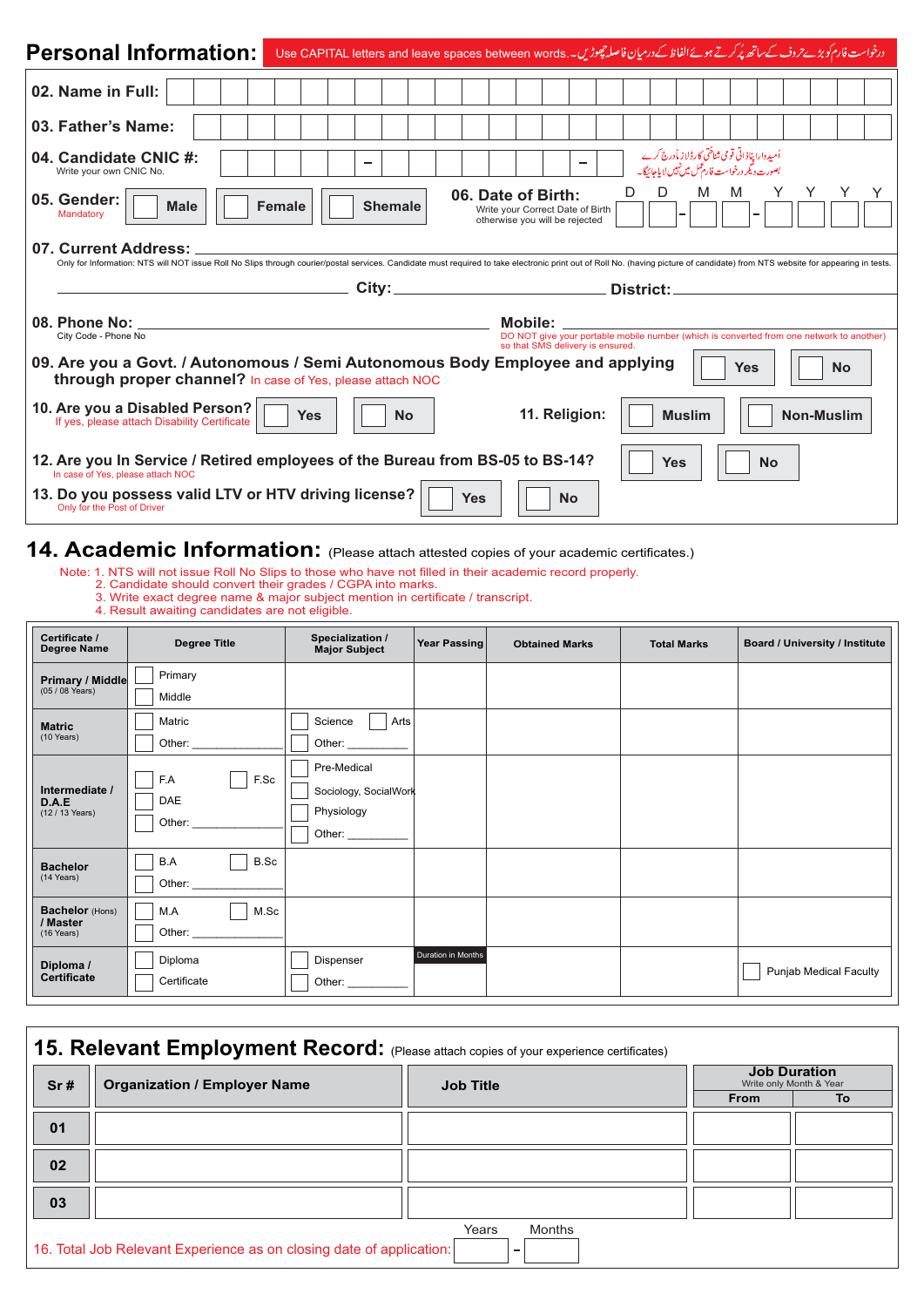| 17. District of Domicile: Fill Only One Box (Mandatory) |                     |                       |                        |  |
|---------------------------------------------------------|---------------------|-----------------------|------------------------|--|
| <b>Attock</b>                                           | <b>Bahawalnagar</b> | <b>Bahawalpur</b>     | <b>Bhakkar</b>         |  |
| 01.                                                     | 02.                 | 03.                   | 04.                    |  |
| 05.                                                     | 06.                 | 07.                   | 08.                    |  |
| <b>Chakwal</b>                                          | <b>Chiniot</b>      | Dera Ghazi Khan       | Faisalabad             |  |
| Gujranwala                                              | Gujrat              | 11.                   | Jhang                  |  |
| 09.                                                     | 10.                 | <b>Hafizabad</b>      | 12.                    |  |
| 13.                                                     | 14.                 | 15.                   | 16.                    |  |
| <b>Jhelum</b>                                           | Kasur               | <b>Khanewal</b>       | <b>Khushab</b>         |  |
| 17.                                                     | 18.                 | 19.                   | 20.                    |  |
| Lahore                                                  | Layyah              | Lodhran               | <b>Mandi Bahauddin</b> |  |
| 21.                                                     | 22.                 | <b>Muzaffargarh</b>   | 24.                    |  |
| <b>Mianwali</b>                                         | <b>Multan</b>       | 23.                   | Nankana Sahib          |  |
| 25.                                                     | 26.                 | Pakpattan             | 28.                    |  |
| <b>Narowal</b>                                          | <b>Okara</b>        | 27.                   | <b>Rahim Yar Khan</b>  |  |
| Rajanpur                                                | Rawalpindi          | 31.                   | Sargodha               |  |
| 29.                                                     | 30.                 | <b>Sahiwal</b>        | 32.                    |  |
| Sheikhupura                                             | 34.                 | <b>Toba Tek Singh</b> | 36.                    |  |
| 33.                                                     | <b>Sialkot</b>      | 35.                   | Vehari                 |  |

| 18. Desired Test City: Fill Only One Box (Mandatory)<br>(Subject to a minimum of 200 candidates, other wise the candidates will be assigned next nearest test city) |                                                                    |                  |                       |  |  |
|---------------------------------------------------------------------------------------------------------------------------------------------------------------------|--------------------------------------------------------------------|------------------|-----------------------|--|--|
| Rwp / Isd<br>01.                                                                                                                                                    | <b>Multan</b><br><b>Bahawalpur</b><br>02.1<br>03.<br>04.<br>Lahore |                  |                       |  |  |
| 05.<br>Gujranwala                                                                                                                                                   | 06.<br>Faisalabad                                                  | Sargodha<br> 07. | <b>Sahiwal</b><br>08. |  |  |
| Dera Ghazi Khan<br>09.                                                                                                                                              |                                                                    |                  |                       |  |  |

#### **Undertaking By The Applicant:**

| d/s/w of<br>do hereby solemnly<br>declare and affirm that I have read and understood the instructions and conditions for appearing in                                                                                                                                                                                                         | <b>Picture 2</b>                                                                                                         |
|-----------------------------------------------------------------------------------------------------------------------------------------------------------------------------------------------------------------------------------------------------------------------------------------------------------------------------------------------|--------------------------------------------------------------------------------------------------------------------------|
| the NTS Test, and I have filled-up the application form as per instructions given below. In case of<br>any information contained herein is found at any stage to be missing, untrue, false or forged, my<br>candidature can be cancelled at any stage (even after admission, if so revealed later), and I shall be<br>liable to legal action. | Affix your recent<br>passport size color<br>photograph not older than<br>6 Months having<br>blue background with Stapler |
| Candidate's Signature<br>Thumb Impression<br>Date:                                                                                                                                                                                                                                                                                            | قصوریانه مأمنسلک <i>کریں بص</i> ورت<br>دیگرفارم <sup>ع</sup> مل میں نہیں لایاجائیگا۔                                     |

### GENERAL INSTRUCTIONS / INFORMATION:

- Please fill the Application Form properly with complete and correct information / answers.
- Please DO NOT leave any field blank, otherwise your application may not be considered.
- Ø Incorrect, false or forged information may result in cancellation of your candidature at any stage, even after employment, and also proceeding of a legal action.
- Ø **Attach your Two recent Passport Size Photographs, Copy of CNIC/ B. Form, copy of result card of last class and Original Bank Deposit Slip (NTS Copy)**
- $\triangleright$  By Hand submission of Application Form is not allowed.
- Mobile Phones or any Electronic Gadgets are not allowed in Test Center premises.
- Use separate envelop and separate application form for each post you are applying for.
- Ø **Last date for submission of application form is Monday 4<sup>th</sup> January, 2021.**

## **HELP LINE:**

# **Please Send Application Forms to:**

**UAN Website** : www.nts.org.pk **Email:** : query@nts.org.pk  $: +92 - 51 - 844 - 444 - 1$  NATIONAL TESTING SERVICE - PAKSITAN

CP&WB (Project) Plot 96, Street # 4 H-8/1, Islamabad.